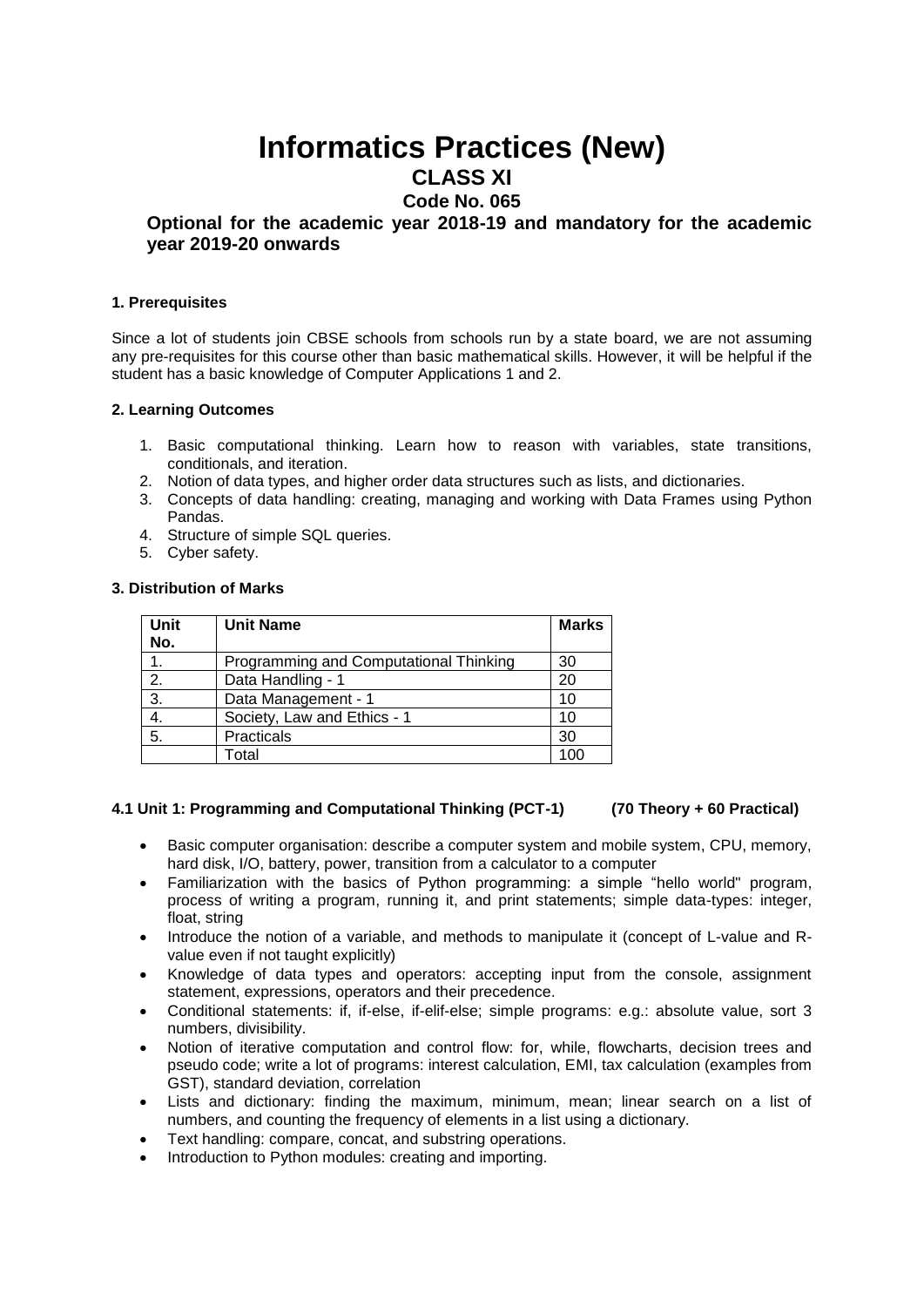### **4.2 Unit 2: Data Handling (DH-1) (30 Theory + 20 Practical)**

4.2.1. Introduction to Python Pandas

- Introduction to data structures in Pandas: Series, and Data Frame
- Operations on a Series: head, tail, vector operations
- Data Frame operations: create, display, iteration, select column, add column, delete column
- Binary operations in a Data Frame: add, sub, mul, div, radd, rsub
- Matching and broadcasting operations
- Missing data and filling values.
- Comparisons, Boolean reductions, comparing Series, and combining Data Frames.

4.2.2. Transfer data between CSV files/SQL databases, and Data Frame objects.

#### **4.3. Unit 3: Data Management (DM-1) (30 Theory + 20 Practical)**

- Relational databases: idea of a database and the need for it, relations, keys, primary key, foreign key;
- Use SQL commands to create a table, keys, and foreign keys; insert/delete an entry, delete a table.
- Basic SQL: select, project, and join; indexes, and a lot of in-class practice.

### **4.4. Unit 4: Society, Law and Ethics (SLE-1) - Cyber safety (10 Theory)**

- Cyber safety: safely browsing the web, identity protection, confidentiality, social networks, cyber trolls and bullying
- Appropriate usage of social networks: spread of rumours, and common social networking sites (Twitter, LinkedIn, and Facebook) and specific usage rules.
- Safely accessing web sites: adware, malware, viruses, Trojans
- Safely communicating data: secure connections, eavesdropping, and phishing and identity verification.

#### **5. Practical**

| S.No. | <b>Unit Name</b>                                                 | <b>Marks</b> |  |
|-------|------------------------------------------------------------------|--------------|--|
| 1.    | Lab Test (12 marks)                                              |              |  |
|       | Python programs to test PCT (60% logic $+$ 20% documentation $+$ | 4            |  |
|       | 20% code quality)                                                |              |  |
|       | Python programs to test data handling (same rules as above)      |              |  |
|       | SQL program (at least 4 queries)                                 | 4            |  |
| 2.    | Report File + viva (10 marks)                                    |              |  |
|       | Report file: Minimum 20 Python programs (PCT + DH) and at $ 7$   |              |  |
|       | least 8 SQL commands                                             |              |  |
|       | Viva voce (based on the report file)                             | 3            |  |
| 3.    | Project (that uses most of the concepts that have been learnt)   | 8            |  |
|       | See IP-2 for the rules regarding the projects.                   |              |  |

**5.1. Programming in Python:** At least the following Python concepts should be covered in the lab sessions: expressions, conditionals, loops, list, dictionary, and strings. The following are some representative lab assignments.

- Find the largest and smallest numbers in a list.
- Find the third largest number in a list.
- Find the sum of squares of the first 100 natural numbers.
- Find whether a string is a palindrome or not.
- Given two integers  $\overline{x}$  and n, compute  $x^n$ .
- Compute the greatest common divisor and the least common multiple of two integers.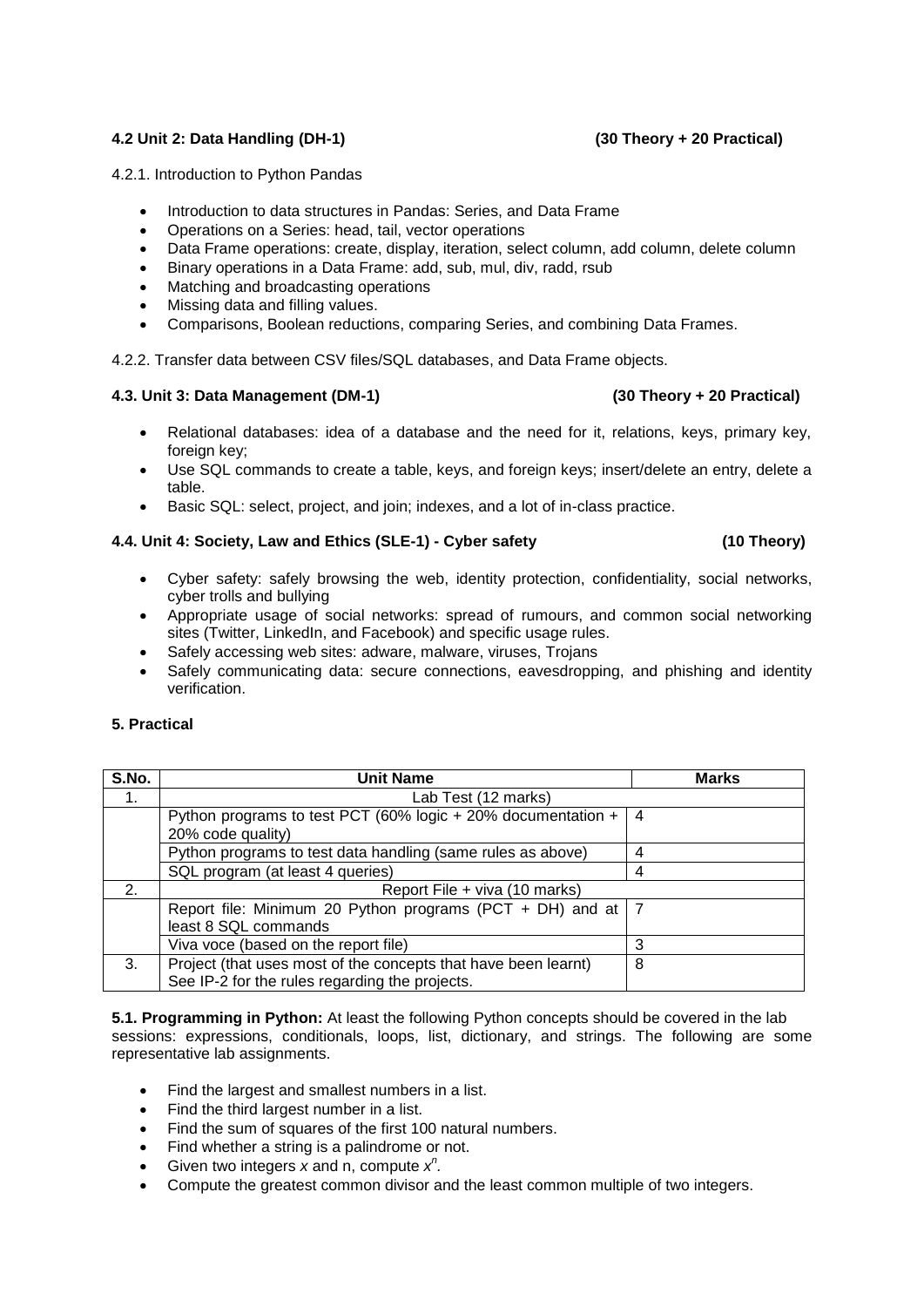Test if a number is equal to the sum of the cubes of its digits. Find the smallest and largest such numbers in the range of 100 to 1000.

**5.2. Data Management: SQL Commands** At least the following SQL commands should be covered during the labs: create, insert, delete, select, and join. The following are some representative assignments.

- Create a student table with the student id, name, and marks as attributes where the student id is the primary key.
- Insert the details of a new student in the above table.
- Delete the details of a particular student in the above table.
- Use the select command to get the details of the students with marks more than 80.
- Create a new table (name, date of birth) by joining two tables (student id, name) and (student id, date of birth).
- Create a new table (order ID, customer Name, and order Date) by joining two tables (order ID, customer ID, and order Date) and (customer ID, customer Name, contact Name, country).

**5.3. Data Handling:** The following are some representative lab assignments.

- Subtract the mean of a row from each element of the row in a Data Frame.
- Filter out rows based on different criteria such as redundant rows (same data as the row above or below).
- Find the sum of each column, or find the column with the lowest mean.
- Locate the 3 largest values in a data frame.
- Replace all negative values in a data frame with a 0.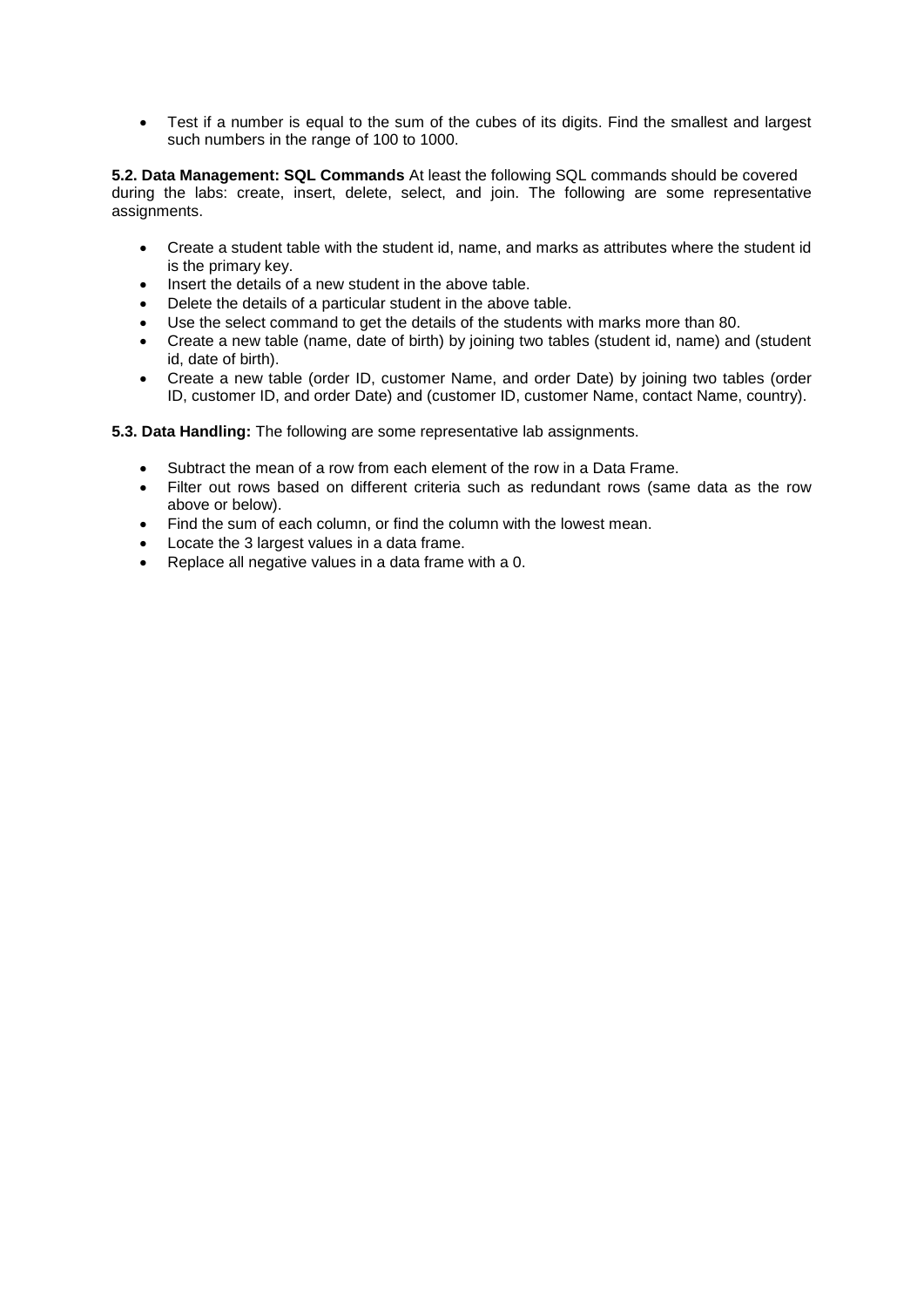# **Informatics Practices(New)**

**CLASS XII**

## **Code No. 065**

### **Optional for the academic year 2019-20 and mandatory for the academic year 2020-21 onwards**

### **1. Prerequisites**

Informatics Practices – Class XI

### **2. Learning Outcomes**

- 1. Understand aggregation operations, descriptive statistics, and re-indexing columns in a Data Frame.
- 2. Apply functions row-wise and element-wise on a Data Frame.
- 3. Understand basic software engineering: models, activities, business use-case diagrams, and version control systems.
- 4. Connect a Python program with a SQL database, and learn aggregation functions in SQL.
- 5. Have a clear understanding of cyber ethics and cybercrime. Understand the value of technology in societies, gender and disability issues, and the technology behind biometric ids.

### **3. Distribution of Marks**

| Unit<br>No. | <b>Unit Name</b>                  | <b>Marks</b> |
|-------------|-----------------------------------|--------------|
|             | Data Handling - 2                 | 30           |
| 2.          | <b>Basic Software Engineering</b> | 15           |
| 3.          | Data Management - 2               | 15           |
| 4.          | Society, Law and Ethics - 2       | 10           |
| 5.          | Practicals                        | 30           |
|             | Total                             | 100          |

### **4.1. Unit 1: Data Handling (DH-2) (80 Theory + 70 Practical)**

### 4.1.1. Python Pandas

- Advanced operations on Data Frames: pivoting, sorting, and aggregation
- Descriptive statistics: min, max, mode, mean, count, sum, median, quartile, var
- Create a histogram, and quantiles.
- Function application: pipe, apply, aggregation (group by), transform, and apply map.
- Reindexing, and altering labels.

### 4.1.2. Numpy

- 1D array, 2D array
- Arrays: slices, joins, and subsets
- Arithmetic operations on 2D arrays
- Covariance, correlation and linear regression
- 4.1.3. Plotting with Pyplot
	- Plot bar graphs, histograms, frequency polygons, box plots, and scatter plots.

### **4.2 Unit 2: Basic Software Engineering (BSE) (25 Theory + 10 Practical)**

• Introduction to software engineering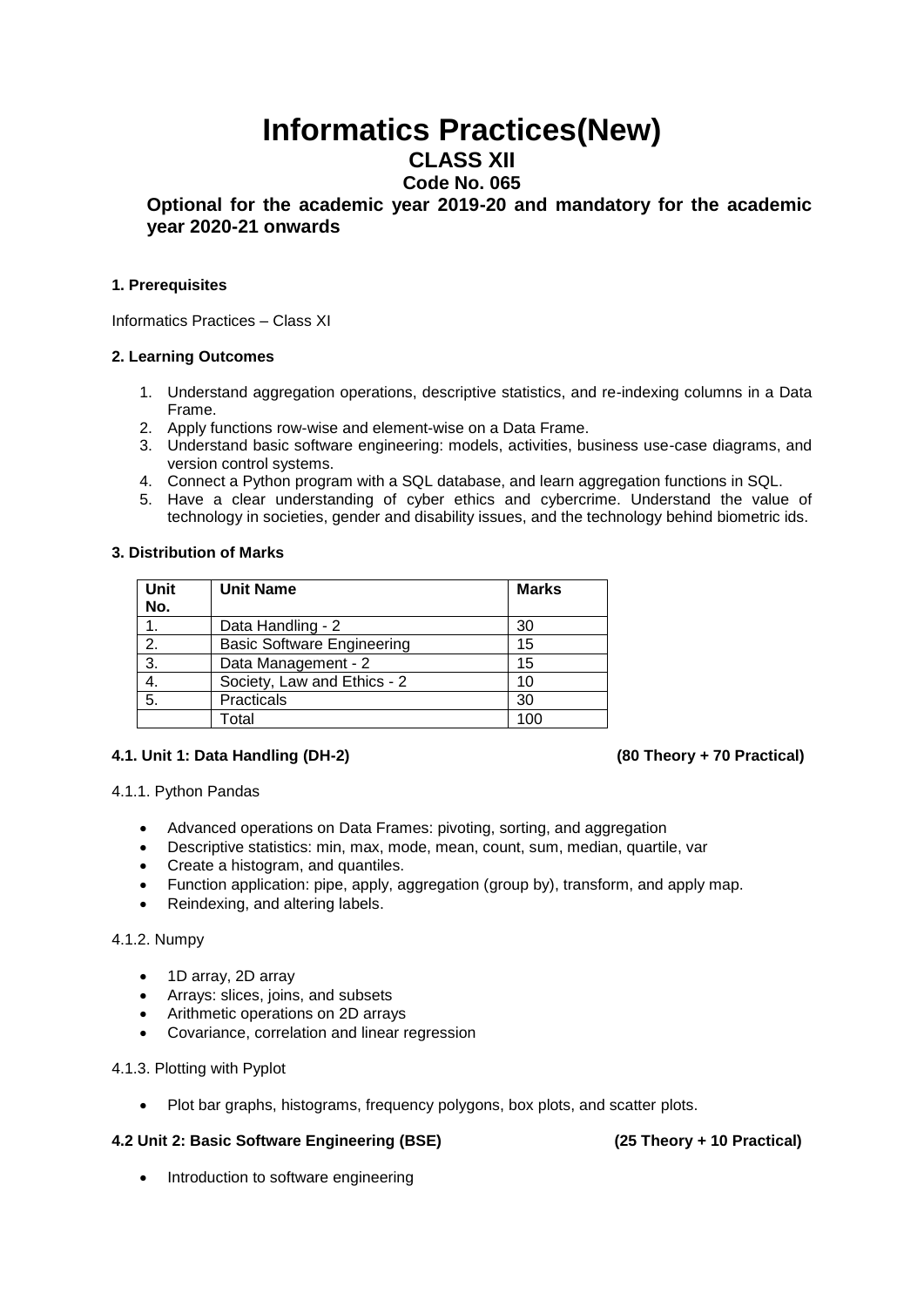- Software Processes: waterfall model, evolutionary model, and component based model
- Delivery models: incremental delivery, spiral delivery
- Process activities: specification, design/implementation, validation, evolution
- Agile methods: pair programming, and Scrum
- Business use-case diagrams
- Practical aspects: Version control system (GIT), and do case studies of software systems and build use-case diagrams

#### **4.3. Unit 3: Data Management (DM-2) (20 Theory + 20 Practical)**

- Write a minimal Django based web application that parses a GET and POST request, and writes the fields to a file – flat file and CSV file.
- Interface Python with an SQL database
- SQL commands: aggregation functions, having, group by, order by.

#### **4.4. Unit 4: Society, Law and Ethics (SLE-2) (15 Theory)**

- Intellectual property rights, plagiarism, digital rights management, and licensing (Creative Commons, GPL and Apache), open source, open data, privacy.
- Privacy laws, fraud; cybercrime- phishing, illegal downloads, child pornography, scams; cyber forensics, IT Act, 2000.
- Technology and society: understanding of societal issues and cultural changes induced by technology.
- E-waste management: proper disposal of used electronic gadgets.
- Identity theft, unique ids, and biometrics.
- Gender and disability issues while teaching and using computers.
- Role of new media in society: online campaigns, crowdsourcing, smart mobs
- Issues with the internet: internet as an echo chamber, net neutrality, internet addiction
- Case studies Arab Spring, WikiLeaks, Bit coin

#### **5. Practical**

| S.No. | <b>Unit Name</b>                                                    | <b>Marks</b>   |
|-------|---------------------------------------------------------------------|----------------|
| 1.    | Lab Test (10 marks)                                                 |                |
|       | programs for data handling $(60\% \text{ logic } + 20\%)$<br>Pvthon | $\overline{7}$ |
|       | documentation + 20% code quality)                                   |                |
|       | Small Python program that sends a SQL query to a database and       | 3              |
|       | displays the result. A stub program can be provided.                |                |
| 2.    | Report File + viva(9 marks)                                         |                |
|       | Report file: Minimum 21 Python programs. Out of this at least 4     | $\overline{7}$ |
|       | programs should send SQL commands to a database, and                |                |
|       | retrieve the result; at least 1 program should implement the web    |                |
|       | server to write user data to a CSV file.                            |                |
|       | Viva voce based on the report file                                  | 2              |
|       | Project + viva (11 marks)                                           |                |
| 3.    | Project (that uses most of the concepts that have been learnt)      | 8              |
|       | Project viva voce                                                   | 3              |

### **5.1. Data Management: SQL+web-server**

- Find the min, max, sum, and average of the marks in a student marks table.
- Find the total number of customers from each country in the table (customer ID, customer Name, country) using group by.
- Write a SQL query to order the (student ID, marks) table in descending order of the marks.
- Integrate SQL with Python by importing MYSQL dB
- Write a Django based web server to parse a user request (POST), and write it to a CSV file.